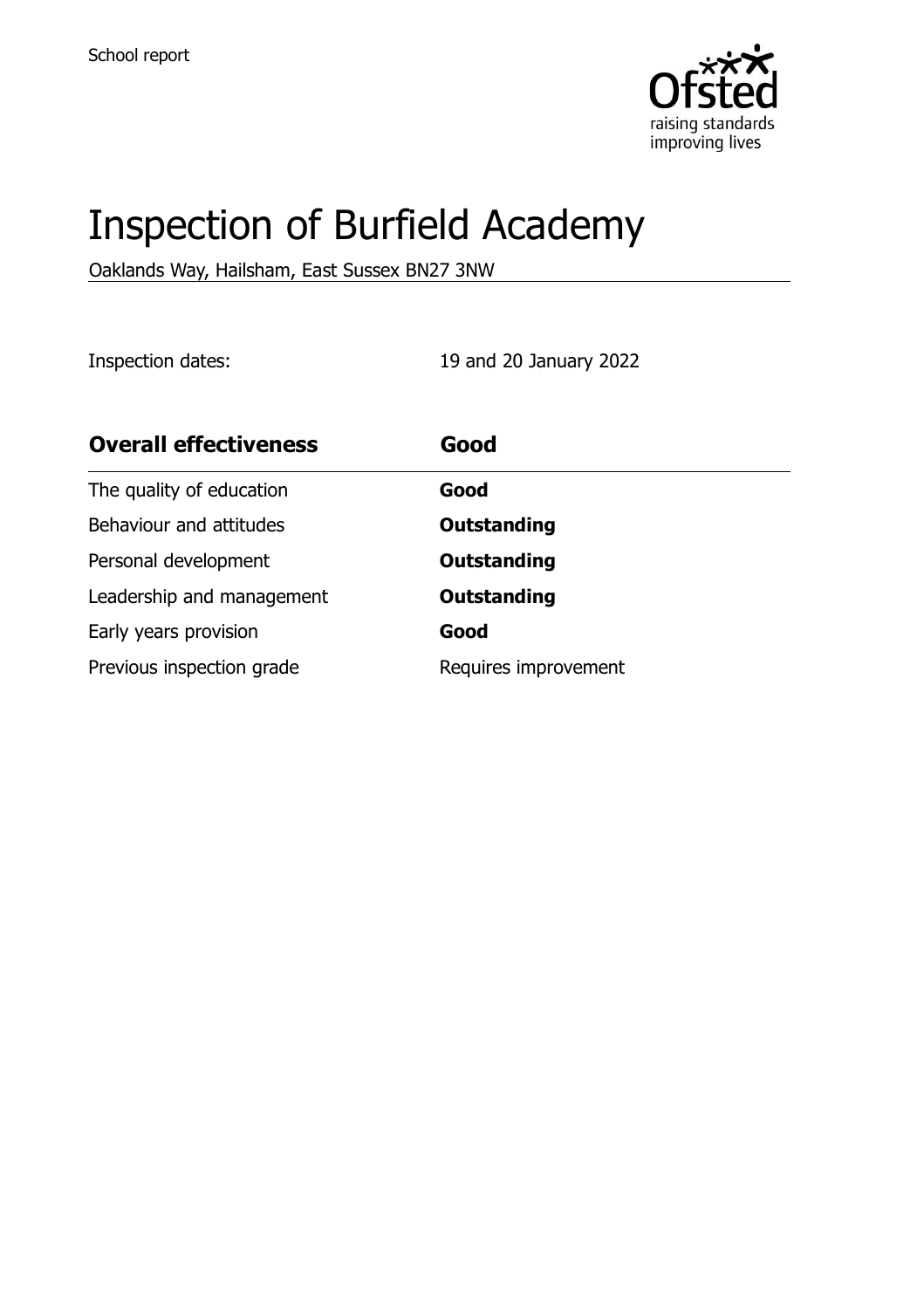

## **What is it like to attend this school?**

Pupils know that expectations are high. Everybody works to help them do their best in every aspect of school life. Pupils exude pride in themselves, their school and their work. They achieve well and develop the attributes they need to continue to thrive in the future.

The school has clear routines for learning and behaviour. These help pupils to develop a clear understanding of what is expected. Pupils routinely sit up, listen and follow instructions because guidelines are continuously reinforced. Everyone models respect for each other. The very few incidents of bad behaviour or bullying are dealt with quickly and effectively.

Pupils enjoy school. They relish working hard, but also appreciate their social times together. There is a happy buzz of conversation in the dining hall and on the playground. The very youngest children gain confidence through using cutlery and carrying their lunch trays. Older pupils act as play leaders, supporting games.

Pupils know that school is a safe place. They have confidence in staff to help with any problems or worries. The need for this is rare. The school's exceptionally effective personal development programmes help pupils to develop the maturity needed to resolve potential conflicts before they become problems.

#### **What does the school do well and what does it need to do better?**

Leaders' relentless drive for improvement continues to propel the school forward. The expertise provided by the trust has helped to support, train and develop staff so that everyone has the tools they need to do their best for the pupils. Staff appreciate the support that planning in teams across the trust means for their workload. Morale is high. Everyone is proud to work at the school.

The curriculum is ambitious. The curriculum is planned well in English and mathematics. Leaders' rationale for decisions about what should be taught in these subjects, and when, is strong. Pupils achieve well in English and mathematics as a result. However, curriculum plans do not always set out what pupils need to learn in all year groups, including early years, in subjects other than English and mathematics.

Leaders ensure a strong focus on teaching to read from the moment children join the Nursery. For example, children enjoy activities such as joining in with nursery rhymes and exploring rhyming words. Children in Reception Year move quickly on to learn about the sounds letters make and how to blend them together to make words. Adults provide effective support for children who find this tricky so that they do not fall behind. Leaders make sure that all children have lots of regular practice and are able to take home carefully chosen books. This means that pupils learn to read quickly and successfully. They use these skills to good effect as they move up through the school. For example, pupils have regular opportunities to explore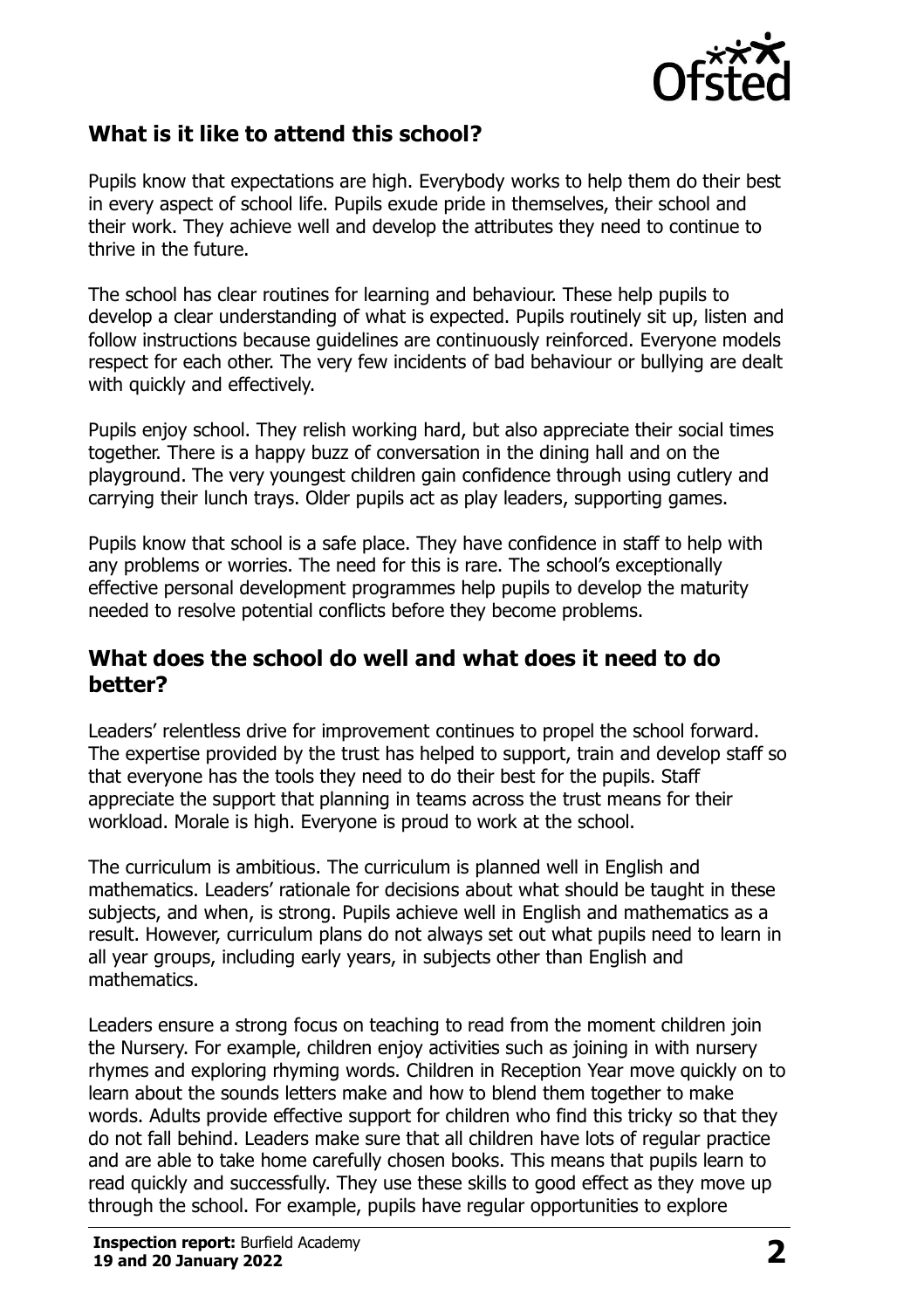

information across the curriculum and enjoy a wide range of high-quality books and literature.

Pupils benefit from regular opportunities to recall the facts they know in mathematics. They apply this knowledge carefully to a wide range of problems. Teachers assess learning regularly and quickly spot and address any confusion. This helps pupils to grow in confidence and avoids misconceptions. Children in early years enjoy singing along to counting rhymes or using their number skills as they play and explore.

Children with special educational needs and/or disabilities (SEND) are identified quickly in early years. Adults ensure that children with SEND have the help they need to master phonics and early reading skills. However, support for pupils with SEND is not as well developed in key stages 1 and 2, particularly in subjects other than English and mathematics. This means that pupils with SEND are not always able to access learning or achieve as well as they should.

The school's well-designed curriculum helps pupils to build a secure knowledge of the wider world. For example, they learn about a range of cultures and beliefs in religious education (RE), which helps them to shape their own views and beliefs. During the inspection, for instance, pupils in Year 5 who had been studying Hinduism maturely explained their own ideas about reincarnation.

Pupils' behaviour in classes and around the school is excellent. Leaders have carefully considered how to help pupils grow into responsible citizens. Personal development is a priority. Respect, manners and courtesy are evident in pupils you meet. This starts from Nursery and is exemplary. Pupils value roles of responsibility, such as being part of the school's pupil parliament. They consider concepts such as equality regularly, both through the taught curriculum and through occasions such as assemblies. Pupils know how to apply what they have learned to their lives in school and to issues around the world. For example, their recent suggestions have included fundraising ideas for a local food bank.

# **Safeguarding**

The arrangements for safeguarding are effective.

Leaders have maintained a rigorous and meticulous approach to safeguarding. They reinforce and strengthen staff's knowledge of safeguarding through regular exercises. This ensures that everybody knows what to look out for and knows what to do if they have concerns.

Leaders respond swiftly when pupils are identified as needing help. This includes working with other agencies to help to keep pupils safe from harm when necessary.

Leaders make sure that pupils learn how to keep themselves safe, including online. Pupils retain this knowledge well. They know what to do and whom to tell if they have worries or get into difficulty.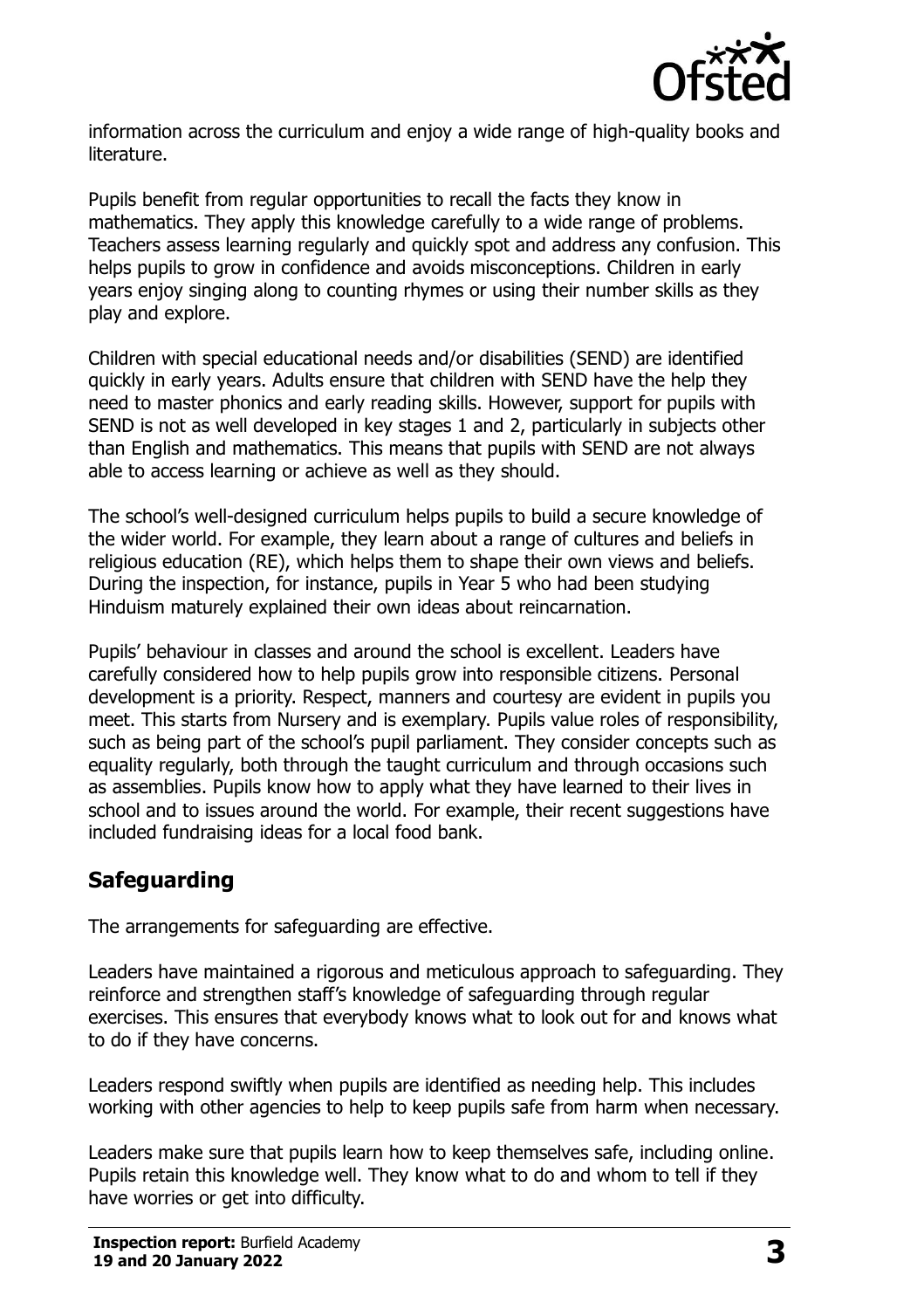

# **What does the school need to do to improve?**

#### **(Information for the school and appropriate authority)**

- Leaders have not mapped out the sequence of knowledge fully enough in all foundation subjects. This means that teachers are not always sufficiently clear about what to teach, or when. Consequently, pupils are not always learning the essential knowledge in the right order or at the right time. Leaders should ensure that knowledge is coherently sequenced in each of the foundation subjects from Nursery through to Year 6.
- Teachers do not always adapt work well enough to enable pupils with SEND to access the school's ambitious curriculum. Some struggle to complete the work as a result. Leaders should develop staff's expertise in knowing how to adapt the work set to best support pupils with SEND.

## **How can I feed back my views?**

You can use [Ofsted Parent View](http://parentview.ofsted.gov.uk/) to give Ofsted your opinion on your child's school, or to find out what other parents and carers think. We use information from Ofsted Parent View when deciding which schools to inspect, when to inspect them and as part of their inspection.

The Department for Education has further quidance on how to complain about a school.

If you are the school and you are not happy with the inspection or the report, you can [complain to Ofsted.](http://www.gov.uk/complain-ofsted-report)

# **Further information**

You can search for [published performance information](http://www.compare-school-performance.service.gov.uk/) about the school.

In the report, '[disadvantaged pupils](http://www.gov.uk/guidance/pupil-premium-information-for-schools-and-alternative-provision-settings)' refers to those pupils who attract government pupil premium funding: pupils claiming free school meals at any point in the last six years and pupils in care or who left care through adoption or another formal route.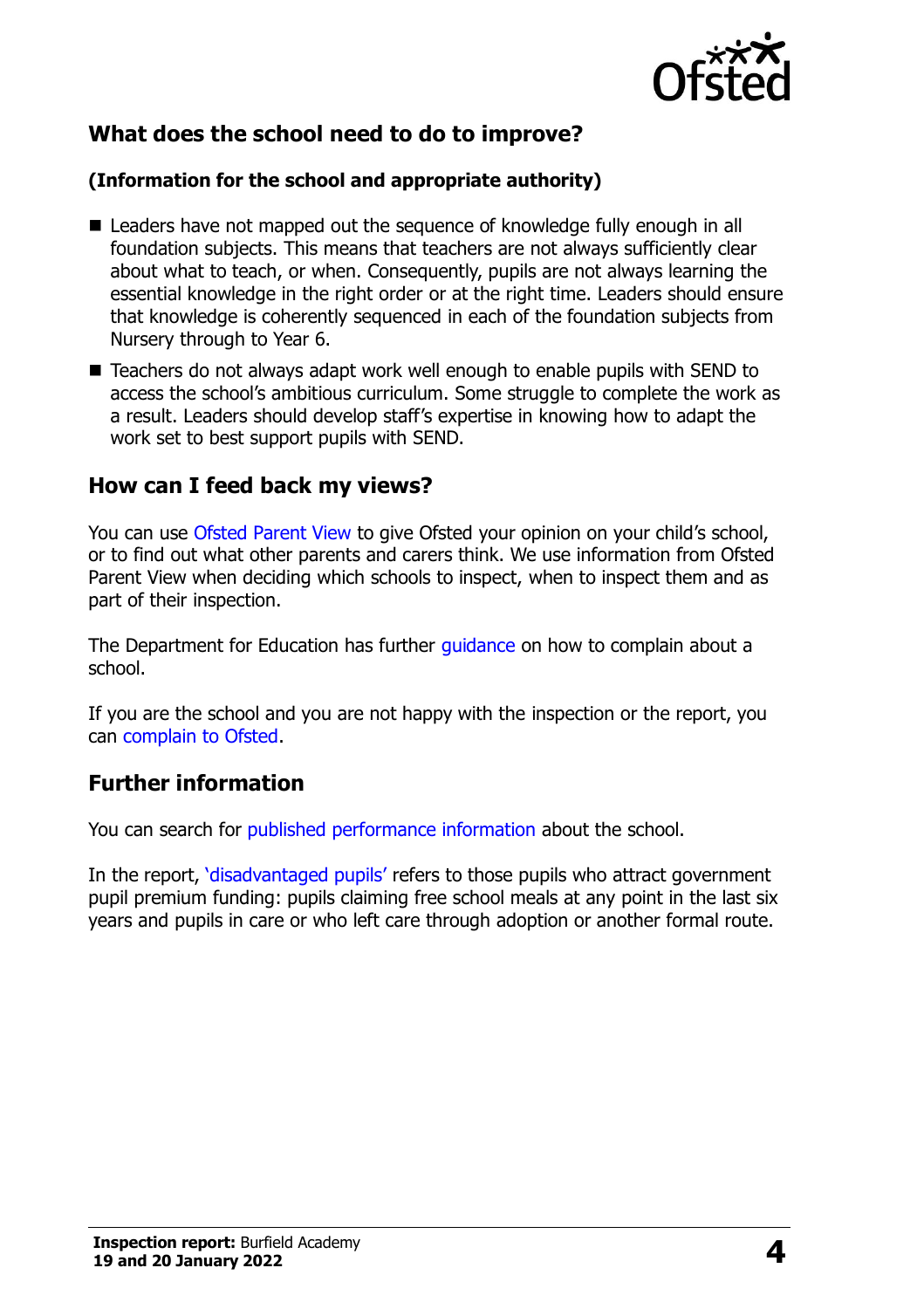

## **School details**

| Unique reference number             | 140384                                                                |  |
|-------------------------------------|-----------------------------------------------------------------------|--|
| <b>Local authority</b>              | <b>East Sussex</b>                                                    |  |
| <b>Inspection number</b>            | 10211706                                                              |  |
| <b>Type of school</b>               | Primary                                                               |  |
| <b>School category</b>              | Academy sponsor-led                                                   |  |
| Age range of pupils                 | 3 to 11                                                               |  |
| <b>Gender of pupils</b>             | Mixed                                                                 |  |
| Number of pupils on the school roll | 200                                                                   |  |
| <b>Appropriate authority</b>        | Board of trustees                                                     |  |
|                                     |                                                                       |  |
| <b>Chair of trust</b>               | Rama Venchard                                                         |  |
| <b>Headteacher</b>                  | Jeremy Meek (Executive Headteacher)<br>Danielle King (Head of School) |  |
| Website                             | https://burfieldacademy.org/                                          |  |

#### **Information about this school**

- Burfield Academy joined the STEP Academy Trust in 2017, just prior to the previous inspection. At that time, it was one of two local schools to be part of the trust. There are now four schools in the area who are part of the STEP Academy Trust. The schools work in close partnership with each other.
- Since the previous inspection, Burfield Academy has expanded to include a key stage. This process was completed earlier in this academic year, so the school now has classes across the primary range.
- The school does not currently use any alternative provision.

#### **Information about this inspection**

The inspectors carried out this inspection under section 5 of the Education Act 2005.

■ This was the first routine inspection the school received since the COVID-19 pandemic began. The inspectors discussed the impact of the pandemic with leaders and have taken that into account in their evaluation of the school.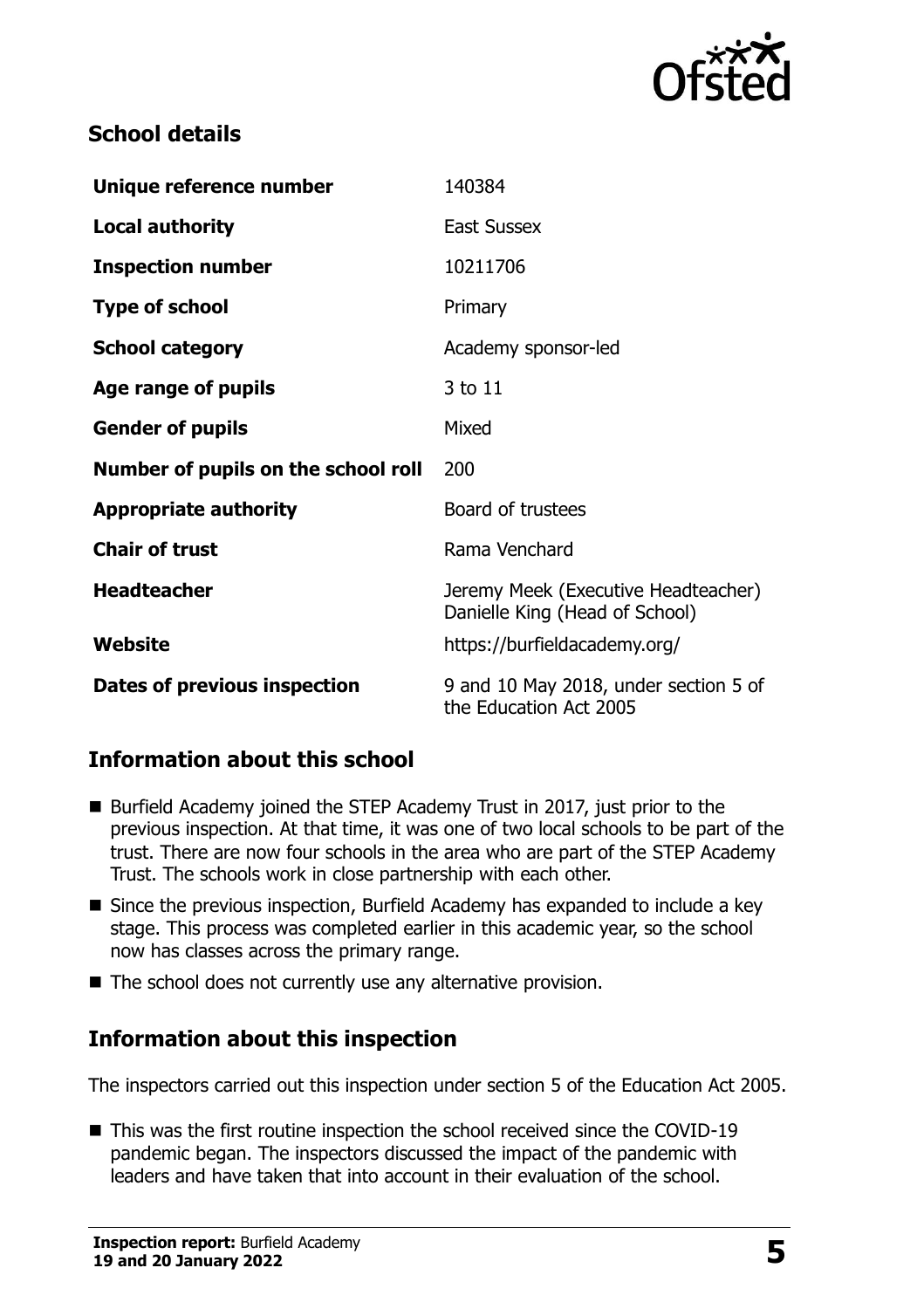

- During the inspection, the lead inspector met regularly with senior leaders. Inspectors also held meetings with other school leaders, including the inclusion leader. The lead inspector had a remote meeting with the chair of the academy committee. The lead inspector also met with representatives from the trust.
- Inspectors carried out deep dives in these subjects: reading, mathematics, geography and RE. For each deep dive, inspectors discussed the curriculum with subject leaders, visited a sample of lessons, spoke to teachers, spoke to some pupils about their learning and looked at samples of pupils' work. The lead inspector listened to some pupils reading.
- Records associated with safeguarding were reviewed, including the single central record and appointment procedures. The inspectors spoke to staff about their safeguarding training and spoke to pupils about the support they have in understanding how to keep safe.
- The lead inspector reviewed responses to Ofsted's parent, pupil and staff questionnaires.
- The inspectors met with groups of staff to discuss their views about the school, including their views on workload and well-being. The inspectors met with several groups of pupils, as well as speaking to pupils during lessons, in the playground and in the dining hall.

#### **Inspection team**

| Deborah Gordon, lead inspector | Ofsted Inspector        |
|--------------------------------|-------------------------|
| James Broadbridge              | Her Majesty's Inspector |